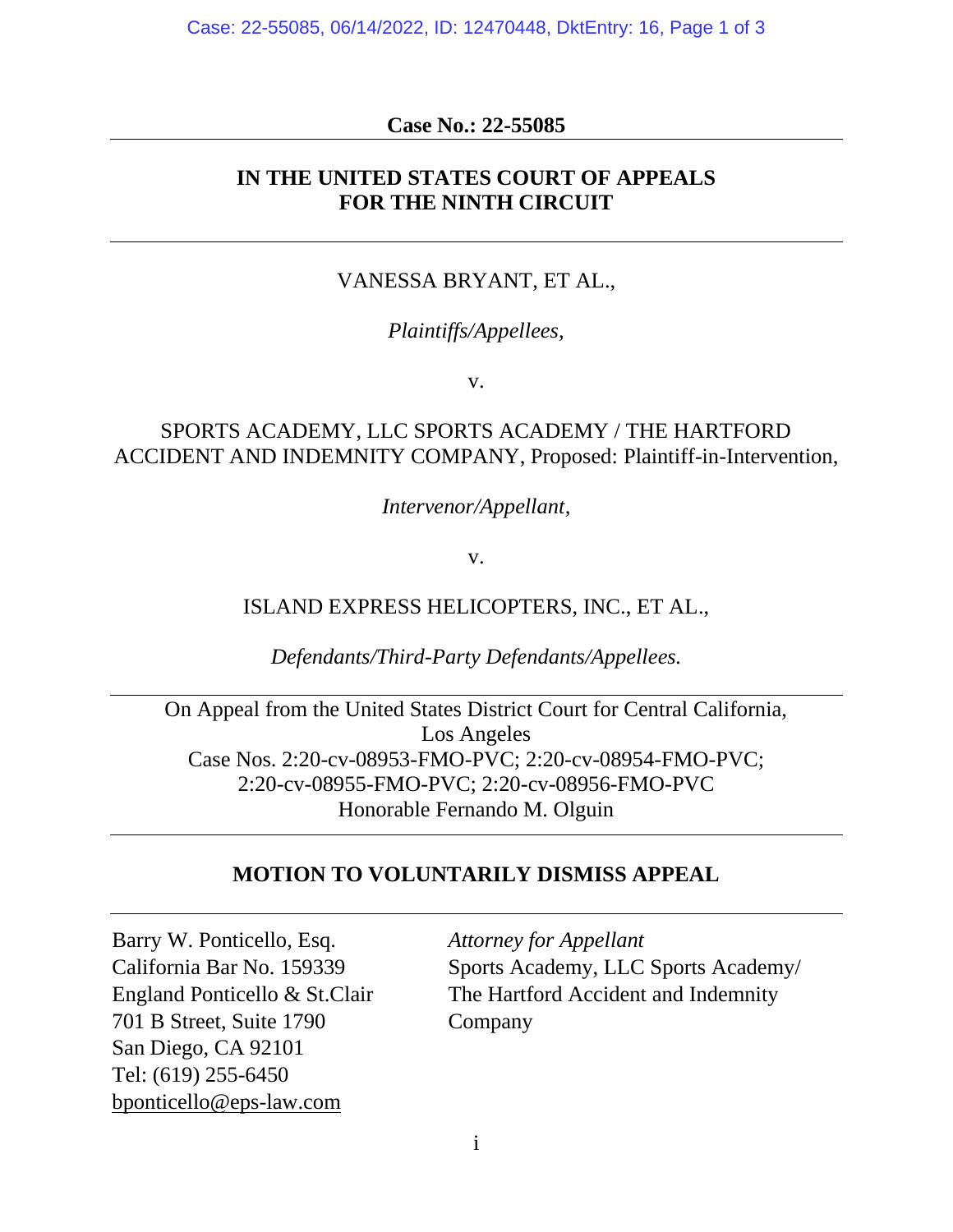Pursuant to Federal Rules of Appellate Procedure 42(b), Appellant Proposed Intervenor Sports Academy, LLC Sports Academy / The Hartford Accident and Indemnity Company hereby moves the Court for an order dismissing the abovecaptioned appeal.

The parties have agreed that each side shall bear its own costs and fees on appeal.

#### Dated: June 14, 2022 ENGLAND PONTICELLO & ST.CLAIR

s/Barry W. Ponticello Barry W. Ponticello *Attorneys for Appellant* SPORTS ACADEMY, LLC SPORTS ACADEMY/THE HARTFORD ACCIDENT AND INDEMNITY COMPANY